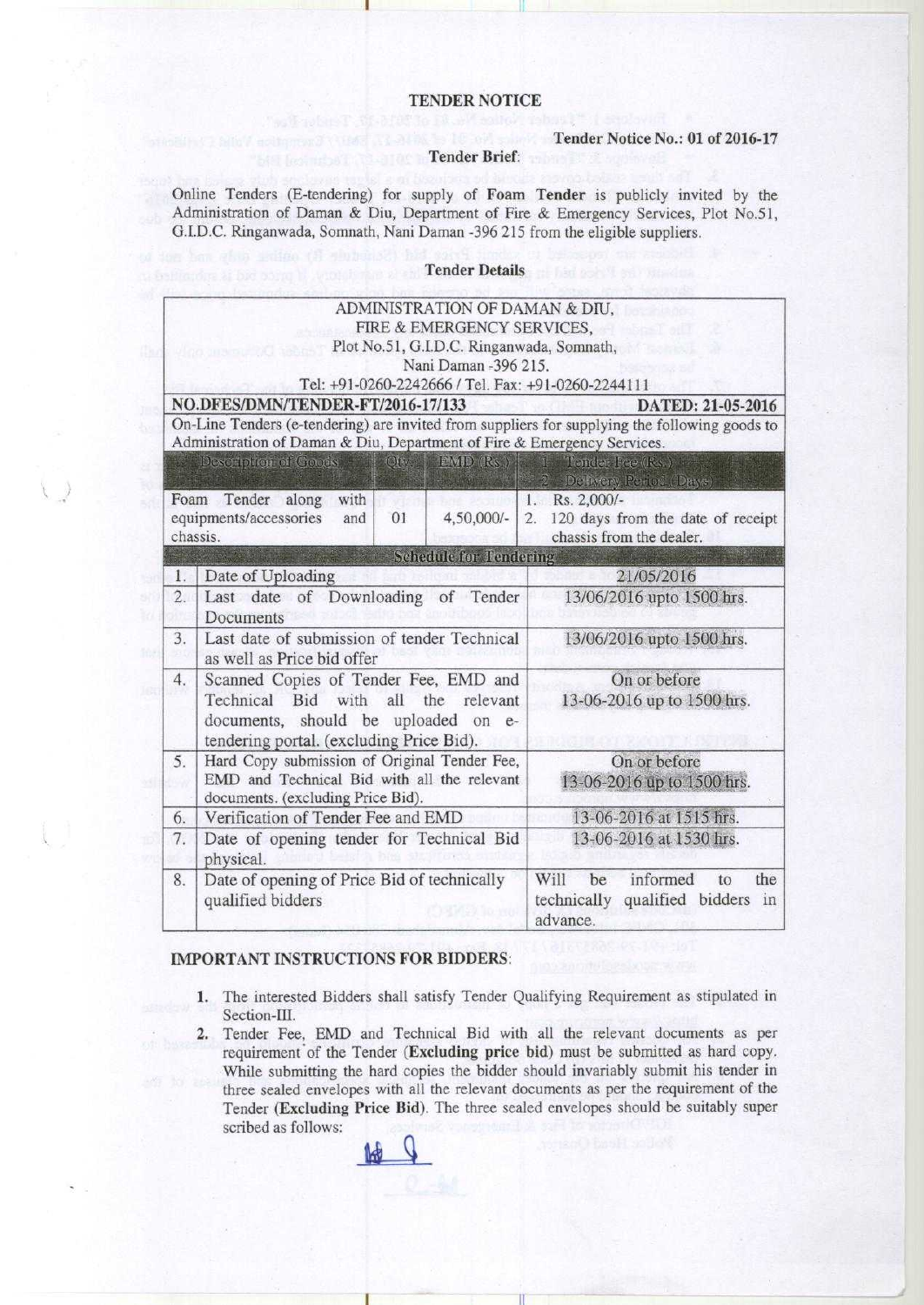- Envelope 1: "**Tender Notice No. 01** of 2016-17, Tender Fee".
- Envelope 2: "**Tender Notice No. 01 of** 2016-17, **EMD / Exemption Valid Certificate"**
- Envelope 3: "Tender Notice **No. 01 of 2016**-17, Technical Bid"
- 3. The three sealed covers should be enclosed in a larger envelope duly sealed and super scribed as "Tender Notice No. 01 of 2016-17, Tender **Opening Date** 13/06/2016" and should be strictly submitted by RPAD/Speed Post/Courier only, before the due date and time.
- 4. Bidders are requested to submit **Price bid (Schedule B) online only and not to** submit the Price bid in physical form. This is mandatory. If price bid is submitted in physical form, same will not be opened and only on-line submitted price will be considered for evaluation.
- 5. The Tender Fee will not be refunded under any circumstances.
- 6. Earnest Money Deposit (EMD) in the form specified in Tender Document only shall be accepted.
- 7. The offer shall be valid for 180 days from the date of opening of the Technical Bid.
- 8. Tenders without EMD or Tender Fee or Exemption Valid Certificate for non payment of EMD or Tenders which do not fulfill all or any of the conditions or submitted incomplete in any respect will be rejected.
- 9. The award of contract shall be made to a qualified Bidder, whose responsive Tender is determined to be the lowest evaluated Tender and who meets appropriate standards of Technical and Financial resources and satisfy the Qualifying Criteria as laid in the Tender Documents.
- 10. Conditional Tender shall not be accepted.
- 11. The jurisdiction of any dispute will be Daman.
- 12. Submission of a tender by a bidder implies that he has read this notice and all other contract documents and has made himself aware of the scope and specification of the goods to be delivered and local conditions and other factor bearing on the execution of contract.
- 13. Wrong / Fraudulent data submission may lead to disqualification. Please ensure that you furnish correct data.
- 14. The Competent Authority reserves the rights to reject any OR all tenders without assigning any reasons thereof.

# INSTRUCTIONS TO BIDDERS FOR ONLINE TENDER PARTICIPATION:

- 1. Tender documents can be downloaded free from the website https://www.nprocure.com.
- 2. All bids should be submitted online from the website https://www.nprocure.com.
- 3. All bids should be digitally signed (as per Information Technology Act 2000), for details regarding digital signature certificate and related training involved the below mentioned address should be contacted.

## **(n)Code solutions** (**A division** of GNFC) 301, GNFC Infotower, Bodakdev, Ahmedabad- 380 054 ( **India)**

Tel: +91-79-26857316 / 17 / 18, Fax: +91-79-26857321 **www.ncodesolutions.com**

- 4. The bidder can get a copy of instructions to online participation from the website https://www.nprocure.com
- 5. All queries regarding use of digital signature certificate should be addressed to personnel in M/s (n) Code Solutions.
- 6. All queries on the tender document, technical specifications and clauses of the contract should be addressed to:

IGP/Director of Fire & Emergency Services, Police Head Quarter,